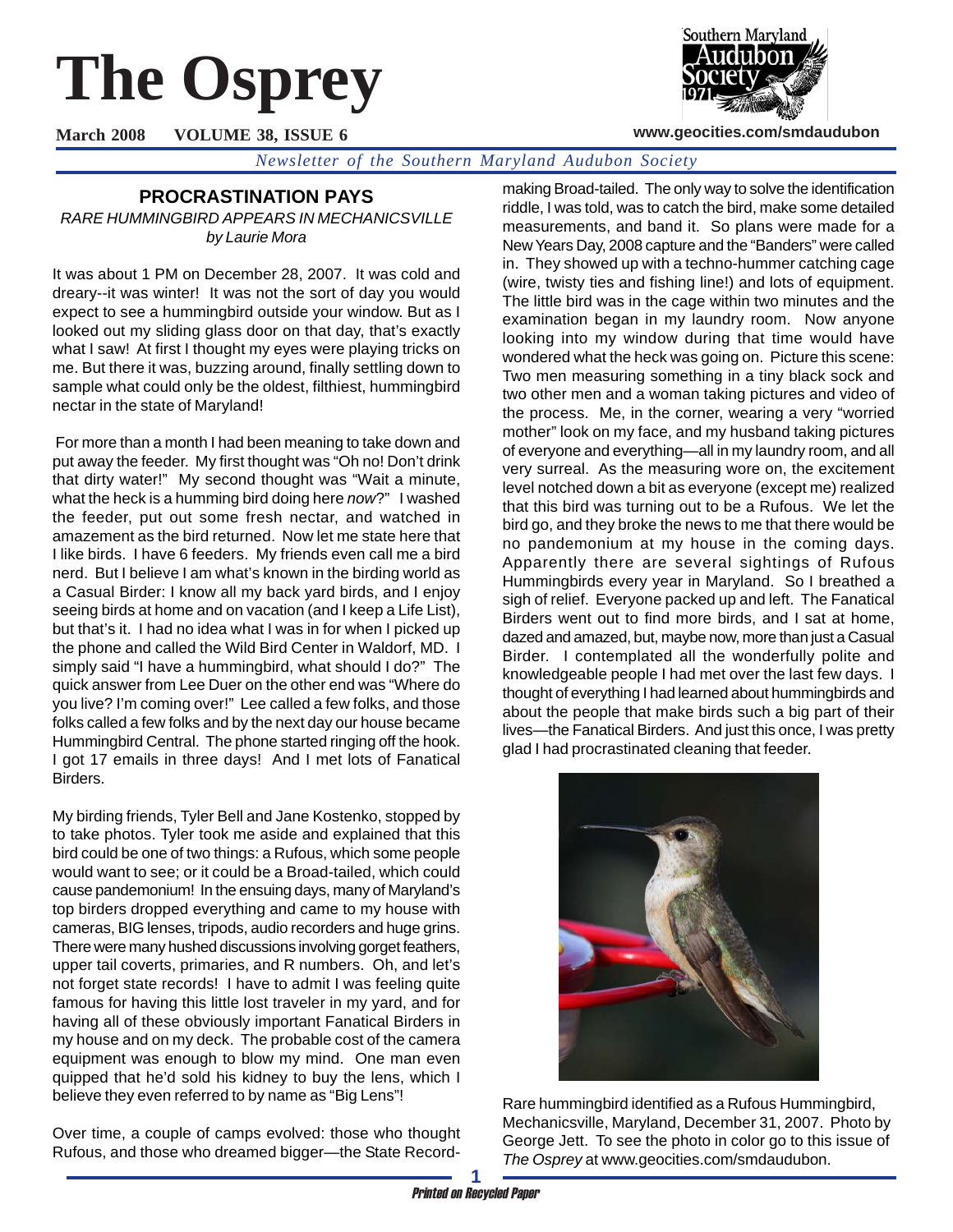## **REPORTS FROM THE FIELD**

#### **Port Tobacco Christmas Count, December 16, 2007, by Gwen Brewer.**

On December 16, 2007, 22 people ventured out on a day with just about every kind of weather, from fog to rain to partly cloudy to wind. Our number included 6 first-time participants in this count (Beth Clark, Jason Groth, Chris Milensky, Carla Dove, April Solitro, and Peter Blank), and it was great to have them in addition to our wonderful "regulars"! The 10 groups (1-4 people in a group) covered in total about 30 miles on foot and 250 miles by car. In addition, two groups spent time listening for owls in the early morning hours. The earliest group started at 6:30 AM and the last group ended at about 5 PM. Despite the at times challenging weather, this year we found a total of 86 species in the count circle and over 16,000 individual birds. Highlights were two species that I believe may be "firsts" for this count circle: a late Osprey near Windmill Point (found by George Jett) and two Tree Swallows at Allens Fresh (found by Bob Lukinic, Shirley Wood, and Cora Fulton). Other birds found rarely on this count were a Baltimore Oriole female (by Gwen Brewer and Peter Blank) and a Merlin (by Jean Artes, Maggie Tieger, and Joe Tieger). Waterfowl numbers were generally low, although large flocks of Ruddy Ducks, Lesser Scaup, and Red-breasted Mergansers appeared in the Potomac River. Hawks and eagles were in good numbers, with 39 Bald Eagles and a total of 9 raptor species counted. Relatively large numbers of Killdeer (148), Wild Turkey (29), Northern Flicker (115), Ruby-crowned Kinglet (50), American Robin (1345), Cedar Waxwing (1295), White-crowned Sparrow (4), and Chipping Sparrow (40) turned up. Four species that are noted by the Audubon Society as common birds in decline were seen on the count: Eastern Meadowlark, Field Sparrow, Common Grackle, and Horned Lark. One species on Audubon's 2007 Watchlist, Red-headed Woodpecker, was noted on the count. Species that we could expect to see but did not include Gadwall, Common Goldeneye, Canvasback, Wood Duck, Barred Owl, Great Horned Owl, and Eastern Phoebe.

Thanks again to all who participated.

#### **Where're the Ducks? Part II —A Tale of the December 23, 2007, Point Lookout Christmas Bird Count, by Bob Boxwell.**

I seem to recall last year at this time compiling the results from the Point Lookout count and asking the question, "Where are the ducks?" The answer remains somewhat elusive, but at least a partial response would be "Not here." Like 2006, this year's effort revealed flocks in the hundreds rather than thousands. The big rafts of scoters and scaup that use to pump up the numbers at the Point Lookout State Park have been reduced to under a hundred birds of each group. Waterfowl in general continue their downward trend, with reduced numbers of swans and geese.

Weather is always a factor in these enterprises and this year the morning fog and afternoon rain were not conducive to great birding. Nevertheless our teams from the Point Lookout sector found a female King Eider and several good land birds. A shrike was spotted there, the first since 1978. An American Bittern at the Elms was another great find. Among the wrens this year were Carolina, House, Marsh, Winter, and Sedge. Would you believe we actually had a Bewick's Wren in the 70's for this count? We almost whiffed on hitting the nuthatch trifecta by finding only 2 Whitebreasteds (usually the Red-breasteds are harder to find).

We found four species of owls (Great-horned, Screech, Barred, and Barn) with the hardest to find being the Barred. This one was found on the way home from the tally rally off St. Jerome's Neck Road. Similarly our only Killdeer was heard calling at 8 p.m. when the last three of us were chatting by our cars as the tally rally was ending.

Birds weren't the only highlight on this December day. Usually I report some flowers in bloom or butterflies, this year it was much better. Seals! They don't show up often, but once in a great while you can find them. Probably Christmas Seals if the time of year is any indication.

Our final numbers were 106 species found for the day's effort. The tally rally drew a dozen people (20 total for the count) who enjoyed salad, garlic bread, and a homemade spaghetti dinner. It's interesting to look at the past results available on the Audubon website. Tundra Swan used to compete with Canada Goose for the largest flocks of waterfowl. Winter finches like the Purple Finch, Pine Siskin, and Evening Grosbeak, once staples of the count have vanished. The new guys on the block are the Northern Gannett and Brown Pelican.

Thank you to everyone who joined us this year. We hope you all can return in December of 2008. Bring your friends; there is always room for more.

#### **Ft. Belvoir CBC, Maryland Sector, Dec. 30, 2007, by Carol Ghebelian, Sector Coordinator.**

Although it was a cloudy, drizzly day, we were surprised at the tally rally to find that we had our highest number of species yet for this sector--91. Birds missed by one team were filled in by another, and so on, and of course having two unusual feeder species helped. Three Baltimore Orioles appeared at Bob Lukinic's feeder; plus presumably the same Yellow-throated Warbler for the third winter has returned to the Ghebelian feeder. Good concentrations of waterfowl were found by the Jett/Brewer and Ordiway teams at Piscataway Creek, and by Ghebelian/Wagner at Mattawoman Creek. Red-headed Woodpeckers were spotted by four teams; 2 American Woodcock were flushed at Hard Bargain by Chris Ordiway and Melissa Boyle. At the Chapman Marsh, Jean Artes and Mike Callahan counted our only Rusty Blackbirds. Other birds of note were1 Bonaparte's Gull, 2 Red-breasted Nuthatch, 6 Chipping Sparrow, and 1 Purple Finch. Northern Bobwhite remained notably missing. Our total individuals number (35297) was enhanced by the sighting of 15000 Common Grackle by Bob Lukinic and Carrie and John Staples. Thanks to all who helped out!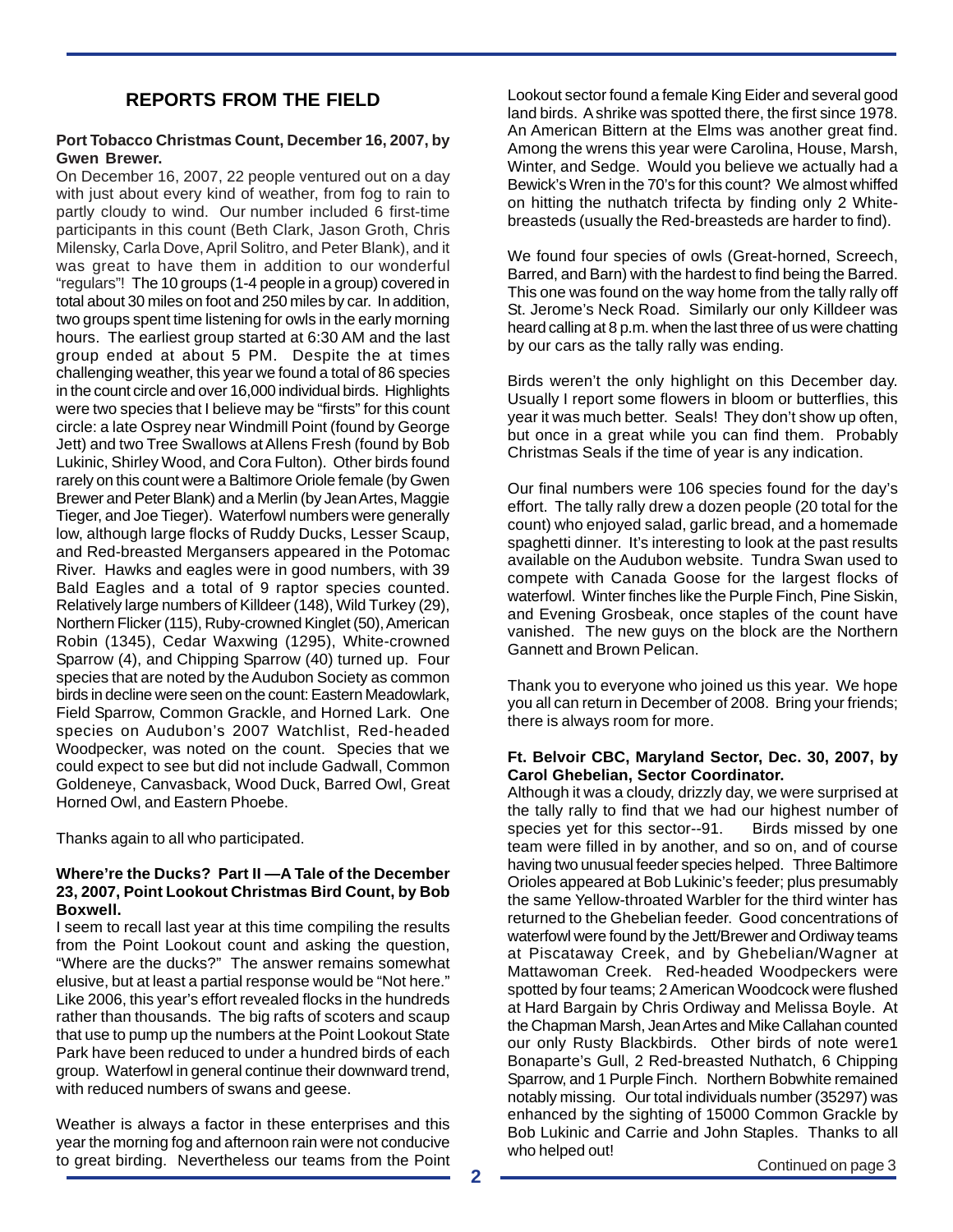### **Patuxent River Christmas Count, December 30, by Andy Brown.**

This year's count occurred on Sunday, December 30. 19 observers tallied 98 species with 20440 individuals. This was an average year for the count. The weather was pleasant in the morning at 40 degrees with rain in the late afternoon. Several species posted all time high numbers. These include: Common Loon, Northern Gannet, Double-crested Cormorant, Great Blue Heron, both vultures, Ruby-crowned Kinglet, American Goldfinch and all three nuthatches. Nearly every party reported Red-breasted Nuthatch with numbers that doubled the previous record. Red-tailed Hawk and Mute swan were the only two species to set all time low records. Some notable absentees included: Canvasback, all three scoters, Snow Bunting and Short-eared Owl. Bobwhites have not been seen since 1999. All in all, it was a very productive day, and we all had great fun.

#### All-time high numbers were as follows:

Common Loon-59, Northern Gannet-38, Black Vulture-250, Turkey Vulture-178, Ruby-crowned Kinglet-37, American Goldfinch-338, White-breasted Nuthatch-34, Red-breasted Nuthatch-39, Brown-headed Nuthatch-9,

There wasn't anything really unusual or surprising. Several parties were the only ones to report certain species. Bill and Sigrid Stiles on the west side of the Naval Air Station, were the only ones to see Red-throated Loon and Pine Warbler. Bill Hubick, Matt Tillett and John Hubbell on the east side of the Base got the only Gannets, Screech owl, and Horned Larks. Craig Jeschke at Calvert Cliffs State Park reported the only Peregrine Falcon and Winter Wrens. Dale Johnson at Broomes Island saw the only Pied-billed Grebe, while Bob Boxwell saw the only Fish Crows on Coster Rd. Lastly, Kyle Rambo reported the only Wild Turkey, Barred Owl, Fox Sparrows, and White-crowned Sparrows for the count.

#### **Rare hummingbird and bunting visit Southern Maryland, by George Jett.**

On December 28 I got a call from Millie Kriemelmeyer that Lee Duer, the manager of the Waldorf Wildbird Center, just photographed a Rufous Hummingbird, *Selasphorus rufus*, in Mechanicsville, Maryland. I stopped by the store later in the day and asked Lee how he knew the bird was a Rufous. Lee showed me his images and we discussed the options. Lee was not aware that winter *Selasphorus* hummingbirds were very hard to identify in the field unless the bird is captured, and certain measurements are taken. Lee agreed the bird could best be determined to genus *Selasphorus* only.

Lee gave me the property owner's (Laurie Mora) contact information, and I made arrangements to go visit the hummingbird the next day. One of the images I got on December 31 appears with Laurie's article above. Laurie was very generous and shared this bird with many of our local birders. Several observers, after seeing the bird, were not totally convinced the bird was a Rufous Hummingbird. Broad-tailed Hummingbird, *Selasphorus platycercus*, and the dreaded "hybrid" word surfaced during discussions.

I had arranged with Bruce Peterjohn and David Holmes, two local hummingbird banders, to attempt to capture the bird and determine its species. We set the date for January 1, 2008. Shortly after we set up, the bird went into the trap. This is a very safe process, Bruce and David are experienced handlers, and the little girl was fed and released unharmed.

Diagnosis involves many measurements: weight, wing length, bill length, tail feather width, etc. A number of these measurements are necessary to determine the species since *Selasphorus* hummingbirds are very similar in appearance. These measurements are the only sure way to distinguish many Rufous Hummingbirds from Broad-tailed or Allen's (*S. sasin*). All measurements were within expected limits for Rufous, and showed it to be a hatch-year female. Discussion continued about the "hybrid option" but no additional details have come forth.

Another recent rare bird in our region was less problematic. On December 29, I got an email message that a Painted Bunting, *Passerina ciris*, was coming to a feeder in Annapolis. The sender requested that this information be kept under wraps since the bird was on private property. The bird was reported to have gone by the time Gwen and I returned from our holiday trip to Michigan, so I dutifully kept mum. On January 2, I learned the bird had returned. On January 3, I sat in the Annapolis backyard for three and onehalf hours in 20 degree F weather to get the attached image of a beautiful male. This is one of the prettiest birds that I have ever seen, and worth the hardship I endured.

As of this writing the bird is still in the area. If interested in seeing the Painted Bunting, look at the Maryland Ornithological Society Website, www.MDBirds.org, and link to the listserve MDOsprey Bird Discussion List. Search for Painted Buntings. Directions and many reports are at that site. Good luck!



Painted Bunting photographed by George Jett, January 3, 2008. You may view this photo in color in this issue at www.geocities.com/smdaudubon.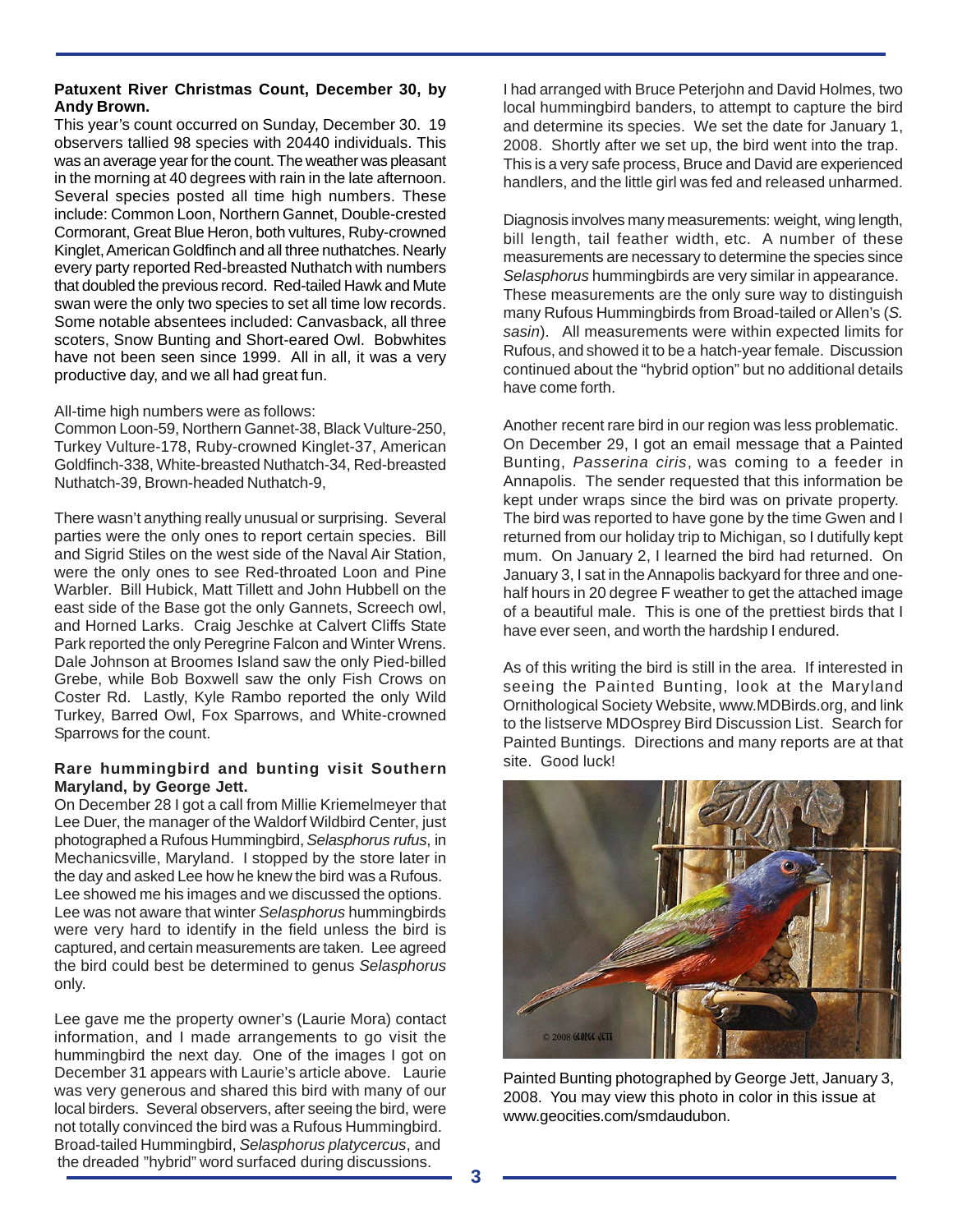## **WELCOME, NEW MEMBERS!**

Terrance W. Arbnot, Accokeek Elmer S. Biles, Indian Head Burt/Brenda Brooks, Lexington Park Bill Keimig, Accokeek

## **RAPTOR CONSERVATION COMMITTEE UPDATE**

*by Mike Callahan*

The Raptor Conservation Committee has had a busy year of projects and monitoring and is preparing for the new season. Our nest box/platform project for Barn Owl, American Kestrel, and Osprey called Project R.A.P.T.O.R. (Reestablishing Avian Predators To Our Region) was successful, with birds nesting in several structures and contributions of time and resources by many volunteers.

Volunteers who are both SMAS members and nonmembers do all of our raptor conservation work. The funding for projects comes as donations. Mary Sokol, our Adopt-A-Raptor Coordinator, has been busy making adoptions of the baby Barn Owls and Ospreys banded by Mike Callahan and Greg Kearns. Mike banded 20 Barn Owls in five nests, while Greg Kearns banded more than 30 Ospreys. SMAS members Melissa Boyle and George Jett monitored nesting boxes, and many other persons, both adults and students, joined us for the banding of the young owls. We thank Rick and Tom Wathen and Nancy Wolfe for letting us continue raptor conservation activities on their farms. We also thank Nanjemoy Creek Environmental Education Center for their participation.

Thomas Stone High School student Jonathan Tavares developed a new monitoring data sheet and database for us, and helped with monitoring, to earn his Student Service Learning credit. Eagle Scout candidate Jeff Fitch built American Kestrel and Barn Owl boxes, and candidate Ken Auckerman is about to start his project assembling nesting box kits. Several students joined us for banding. Home school student Kaylin Beach requested and received advice on owls for her SPCA youth club education project. Kaylin along with Mike Callahan will speak on "Owls of Southern Maryland" at the monthly meeting on April 2<sup>nd</sup> in Leonardtown. We send special thanks to member Mike Sullivan of Mt. Victoria for his donation of \$1000 for raptor conservation.

I have failed to name everyone who helped with our projects, but I thank all who helped the Raptor Conservation Committee with our mission over the past year. Raptors rule and you do too!

If you would like to be involved in raptor conservation projects in Southern Maryland, we need persons of all ages to help make a difference. You can help with publicity, nest box placement, nest box monitoring, property owner contact, adopting raptors, and more. Contact Mike Callahan at 301-259-2162 to volunteer and find out how you can help.

## **FOSTER PARENTS NEEDED**



Southern Maryland Audubon Society sponsors the banding of nestling birds of prey, or raptors, with serially numbered aluminum bands in cooperation with the Bird Banding Laboratory of the U. S. Department of the Interior, as part of our bird research and conservation activities in Southern Maryland. Limited numbers

of Osprey and Barn Owl nestlings become available each year for adoption. The gift of \$10 for an Osprey adoption, or of \$25 for a Barn Owl adoption, contributes to a special fund for the support of raptor research and raptor conservation projects. The foster parent receives:

- A certificate of adoption with the number of the U. S. Department of the Interior band, and the location and date of the banding.
- Information on the ecology and migration patterns of the species, photo of a fledgling, and any other information on whereabouts or fate of the bird that may be available.

Interested? Here's how to become a foster parent of an Osprey or a Barn Owl. Send \$10.00 for each Osprey, or \$25 for each Barn Owl to:

**Southern Maryland Audubon Society ATTN: Adoption Program 11350 Budds Creek Rd. Charlotte Hall, Maryland 20622**



| <b>ADOPT A RAPTOR</b>                                                       |  |  |  |  |
|-----------------------------------------------------------------------------|--|--|--|--|
| Name:                                                                       |  |  |  |  |
| Address:                                                                    |  |  |  |  |
|                                                                             |  |  |  |  |
|                                                                             |  |  |  |  |
| I wish to adopt (check one):                                                |  |  |  |  |
| ____ (number of) Osprey, \$10.00 each<br>(number of) Barn Owl, \$25.00 each |  |  |  |  |
| <b>Amount Enclosed:</b>                                                     |  |  |  |  |
| (Make checks payable to:<br>Southern Maryland Audubon Society)              |  |  |  |  |

\_\_\_\_\_\_\_\_\_\_\_\_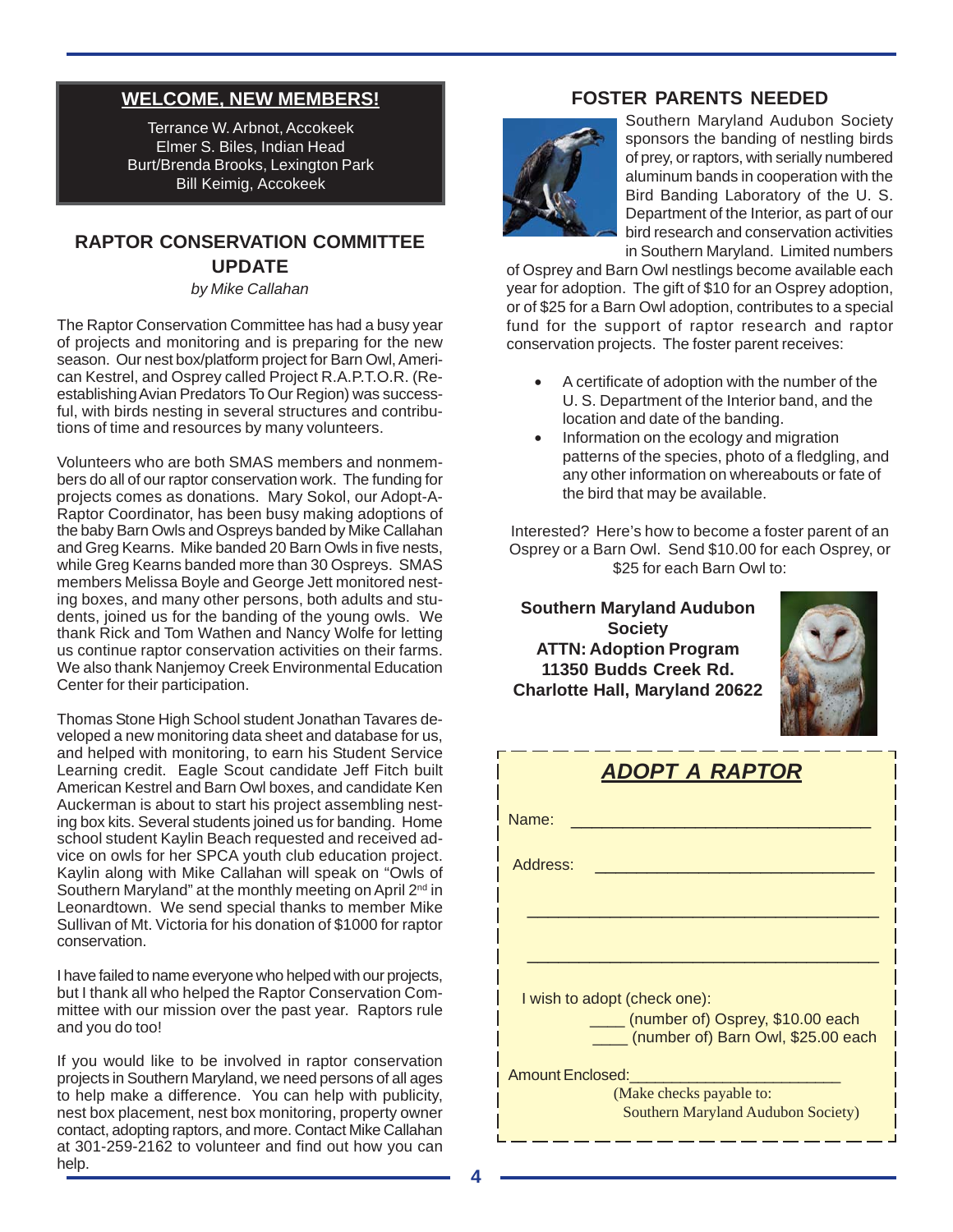## **SCHOLARSHIP APPLICATIONS STILL BEING ACCEPTED**

Scholarship applications are being accepted from teachers, naturalists, and environmental educators who work in the SMAS service area of Calvert, Charles, St. Mary's, and southern Prince George's Counties. See the February issue of *The Osprey* or contact Millie Kreimelmeyer at the address below for details about the National Audubon Society summer camp workshops available.

To apply:

- Write a one-page letter that requests the scholarship and describes your job and how you will use the knowledge and experience gained at the camp to improve and supplement your teaching, as well as enhance your experience and enjoyment in the outdoor, natural world.
- Have your immediate supervisor send a letter of recommendation.

Deadline for receipt of applications is Tuesday, March 25, 2008.

Send application and letters of reference to: Millie Kriemelmeyer, SMAS Education Chair, 16900 Mattawoman Lane, Waldorf, MD 20601-3801. Phone: 301-372-8766 Fax: 301-782-7615 Email: milliek@radix.net

Events continued from page 6

March 29—**Saturday**—8 AM to noon. **Field Trip.**

Friendship Landing Park, Charles County. **Exploring with George**. Leader: George Jett, 301-752-9240, gmjett@comcast.net. Charles County has a new park along the Nanjemoy Creek system that is a well kept secret. Come explore. Meet at the park. From La Plata take Rte. 6 for 7 miles to Durham Church Road. Turn left and go to Rte. 425 (2 miles). At stop sign go straight for 1 mile and turn left onto Friendship Landing Road. The park is on the left at about 1 mile. Twelve person limit. RSVP required. No fee, no facilities.

## **NOMINATIONS WANTED**

Southern Maryland Audubon Society needs nominees to fill the positions of President, Vice-president, Treasurer, Secretary, and two Directors, on the ballot for elections at the annual meeting in June. We invite anyone interested in standing for election to any of these positions, or wishing to nominate anyone else, or just wanting more information to contact Bob Lukinic, Chair of the Nominating Committee, at 301-283-6317, or email rlukinic@peoplepc.com

#### ○○○○○○○○○○○○○○○○○○○○○○○○○○○○○○○○○○○○○○○○○○○○ ○○○○○○○○○○○○○○○○○○○○○○○○ **MEMBERSHIP APPLICATION**

- Please enroll me as a member of the Audubon Family and the Southern Maryland Audubon Society. I will receive the chapter newsletter, *The Osprey*, and all my dues will support environmental efforts in Southern Maryland.
- Please enroll me as a member of the National Audubon Society at the Introductory Offer. My membership will also include membership in the Southern Maryland Audubon Society. I will receive National's *Audubon* Magazine, the chapter newsletter, *The Osprey*, and support national and local environmental causes. A fraction of my dues will be returned to the local chapter.

|   | <b>Chapter-Only Dues</b> (new/renewal)<br>Make check payable to<br><b>Southern Maryland Audubon Society</b> | <b>National</b><br><b>Natio</b><br>I I |
|---|-------------------------------------------------------------------------------------------------------------|----------------------------------------|
|   | $\Box$ Individual/Family __1yr \$20 __2yr \$38 __3yr \$56                                                   |                                        |
|   |                                                                                                             |                                        |
| ⊔ | Individual Lifetime Membership ______<br>\$500                                                              |                                        |
|   |                                                                                                             |                                        |

| Mail to: Southern Maryland Audubon Society |  |
|--------------------------------------------|--|
| <b>Attn: Membership</b>                    |  |
| <b>P.O.Box 181</b>                         |  |
| <b>Bryans Road, MD 20616</b>               |  |

#### **National Dues, Make check payable to National Audubon Society**

Introductory Offer - 1 year \$20

Introductory Offer  $-2$  year \$30

Senior/Student \$15